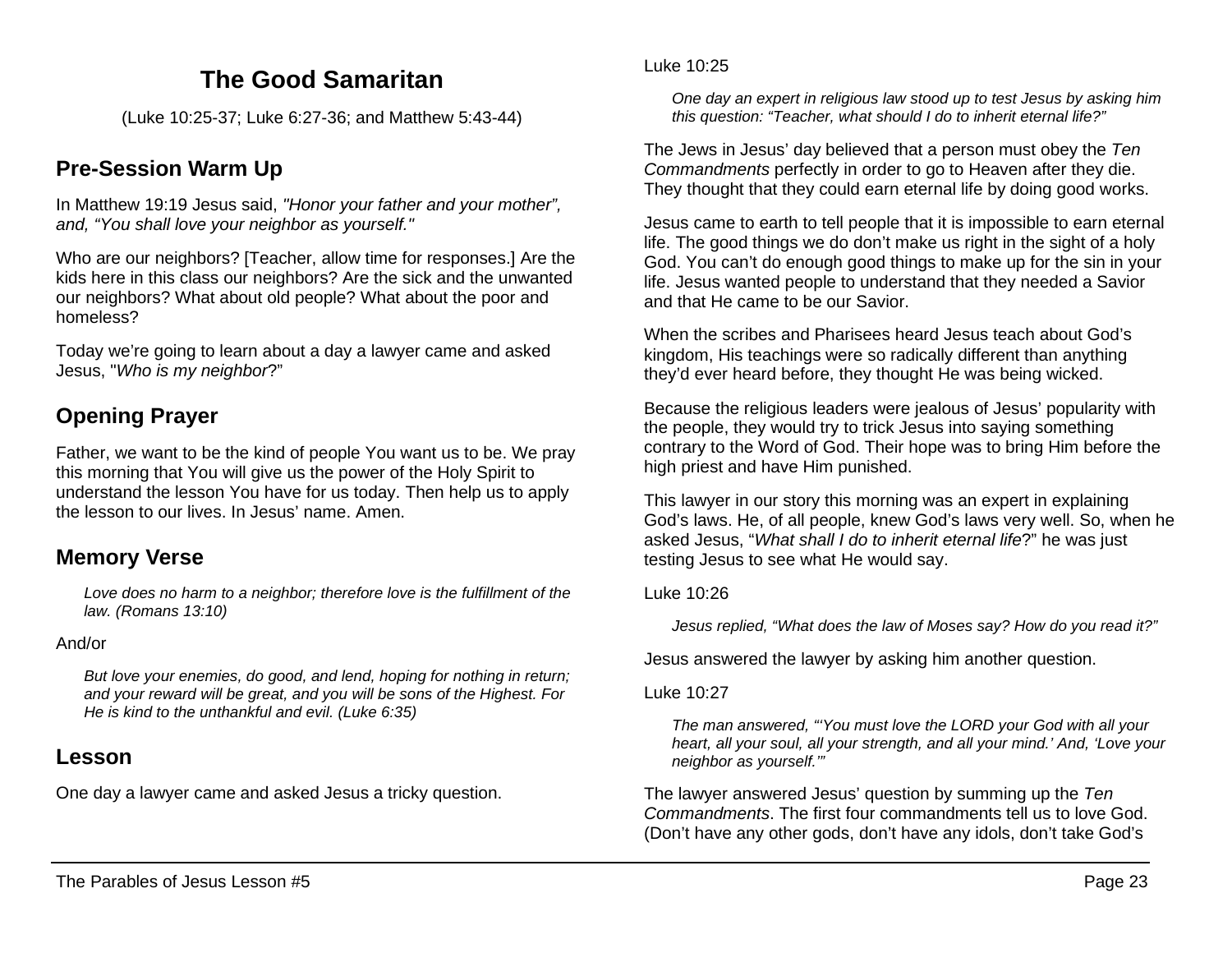name in vain, and keep the Sabbath holy.) The last six commandments tell us to love others. (Honor your parents, don't murder, don't commit adultery, don't steal, don't lie, and don't covet.)

The whole law is summed up with, "*You shall love the Lord your God with all your heart ... and your neighbor as yourself.*"

When it says to *love your neighbor as yourself*, what does it mean? Just as you love and care for your own needs, you are to love others. When you're hungry, you get yourself something to eat. If a friend of yours came over you wouldn't get yourself something to eat and not give anything to your friend, would you? You wouldn't make a houseguest go sleep out in the back yard while you went and slept in a nice warm comfortable cozy place. In the same way you take care of yourself, so you are to treat your neighbors.

#### Luke 10:28

*"Right!" Jesus told him. "Do this and you will live!"*

Jesus knew that it is impossible to do this. No one in his own strength could ever love God or his neighbor with all of his heart, soul, strength and mind. And, the lawyer was probably feeling very uneasy at this point, knowing that he didn't love God with all his being and his neighbor as himself. So he asks Jesus to define the term "*neighbor*."

#### Luke 10:29

*The man wanted to justify his actions, so he asked Jesus, "And who is my neighbor?"*

As a Jew, the lawyer probably believed that his neighbor was only his fellow Jew. So, Jesus used a parable to show the lawyer what God's love is like. Remember a parable is a true-to-life story about common, everyday things that teaches a spiritual truth about God.

Luke 10:30-31

*Jesus replied with a story: "A Jewish man was traveling from Jerusalem down to Jericho, and he was attacked by bandits. They stripped him of* 

*his clothes, beat him up, and left him half dead beside the road. (31) "By chance a priest came along. But when he saw the man lying there, he crossed to the other side of the road and passed him by.*

Surely a priest, who served God and lead others in the worship of God would care about his "*neighbor*." But he didn't. He glanced at the injured man and passed by, choosing not to dirty himself.

#### Luke 10:32

*A Temple assistant walked over and looked at him lying there, but he also passed by on the other side*

The Levites were servants at the temple, assisting the priests in God's work. They spent their lives teaching people about God's law. Surely this Temple assistant would have known the law. But he, too, refused to help his neighbor. He stopped and looked at the victim and then passed by.

#### Luke 10:33-34

*"Then a despised Samaritan came along, and when he saw the man, he felt compassion for him. (34) Going over to him, the Samaritan soothed his wounds with olive oil and wine and bandaged them. Then he put the man on his own donkey and took him to an inn, where he took care of him.*

The Jews and the Samaritans had been enemies for years. The Jews despised Samaritans. The lawyer listening to Jesus tell this story would never have considered a Samaritan his neighbor. Yet it was a Samaritan, who usually would not help a Jew, who showed himself a "*neighbor*" to the wounded Jew!

#### Luke 10:35

*The next day he handed the innkeeper two silver coins, telling him, 'Take care of this man. If his bill runs higher than this, I'll pay you the next time I'm here."*

The Samaritan paid all costs, left money, and promised more!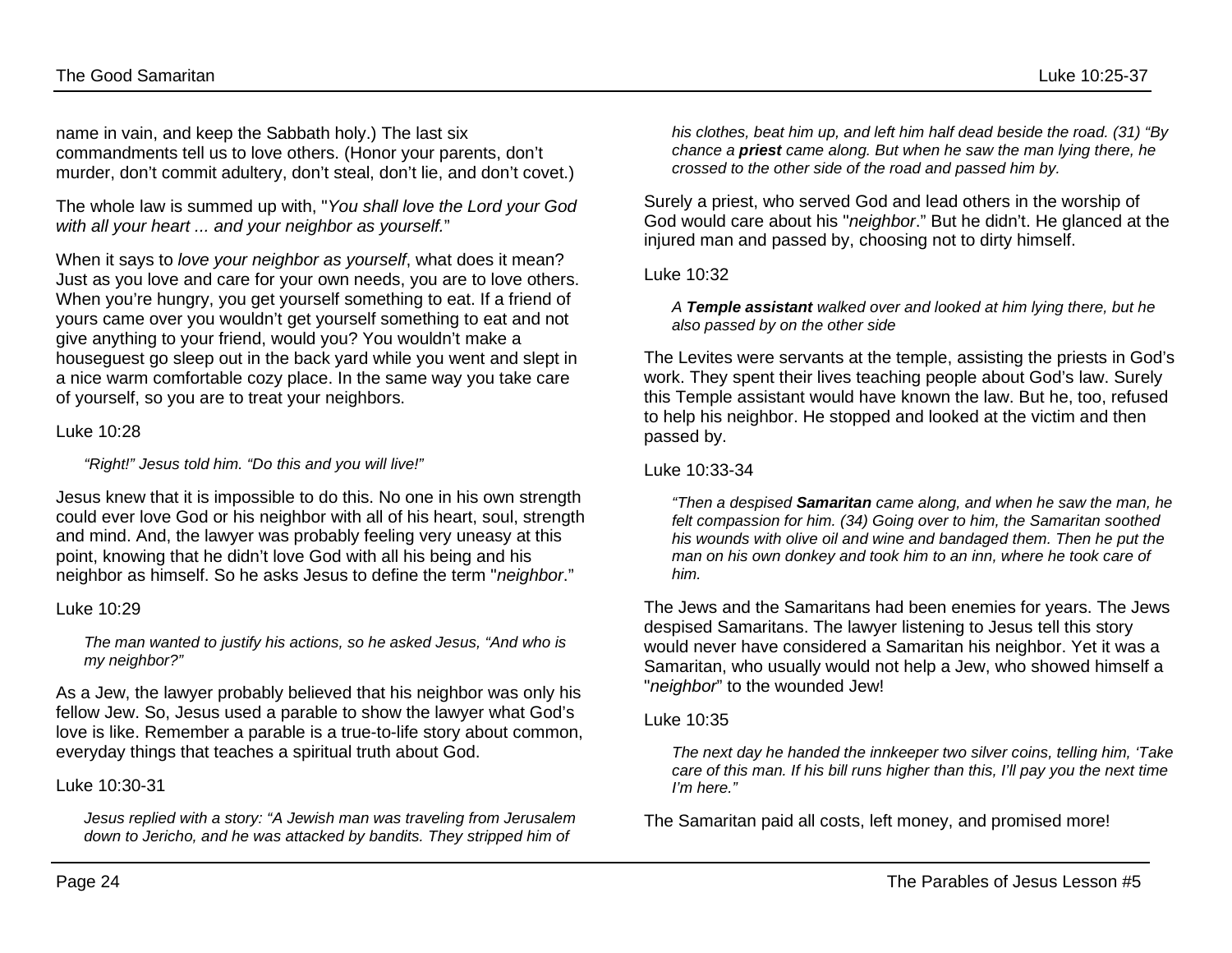#### Luke 10:36-37

*"Now which of these three would you say was a neighbor to the man who was attacked by bandits?" Jesus asked. (37) The man replied, "The one who showed him mercy." Then Jesus said, "Yes, now go and do the same."*

It was probably hard for the lawyer to admit that the Samaritan was the hero in Jesus' story. Yet the Samaritan was a wonderful example of what it means to be a true neighbor. He showed kindness to a man who probably hated him. The Bible says we should love our enemies [Teacher, review today's memory verse.]

Sometimes it's even hard to show love to our friends. It may require sharing, giving in to their way, or letting them be first. It's even harder to reach out and love our enemies. It takes God's love to be kind to someone who has been mean to us. You can't do it in your own strength, you must ask Jesus into your heart and then you can call upon the Holy Spirit to give you the power you need.

We need to ask God to help us notice people who are in need. Look for practical ways to be of help each day. [Teacher, lead the children in a discussion using the following questions.]

- How can we help the sick or the old or the poor? (Visit the sick, send cards, be a friend, say a kind word, or invite them to church.)
- How can we be good neighbors to people who live on the other side of the world? (Support mission work, write letters, and pray)

Regardless of who they are, God will give you the power to love them.

So, who is your neighbor? Anyone you can help is your neighbor any friend or enemy in trouble. Showing love and kindness shows that you truly love God. God loves every person, no matter what church he goes to, or if he's been mean to you, or if his skin is a different color. God wants us to do good to all.

# **Closing Prayer**

Father, we usually know what is right. We pray that you will empower us to do what we know we should do. Help us to always be loving and kind to everyone, no matter which church they go to or what color their skin is. We want to be Good Samaritans, helping people in need, no matter what the cost is to us personally. Amen.

#### *Special Note to the Teacher*

Confronting the needs of others brings out various attitudes in us. Jesus used the story of the good, but despised, Samaritan to make clear what attitude was acceptable to Him. If we are honest, we often will find ourselves in the place of the expert in the law, needing to learn again who our neighbor is. Note these different attitudes toward the wounded man:

| To the            | The wounded man was                              |
|-------------------|--------------------------------------------------|
| expert in the law | a subject to discuss                             |
| robbers           | someone to use and exploit                       |
| religious men     | a problem to be avoided                          |
| innkeeper         | a customer to serve for a fee                    |
| Samaritan         | a human being worth being<br>cared for and loved |

To Jesus, all of them and all of us were worth dying for.

# **Learning Activities**

## **Craft Corner**

Using the pattern on pages 27 and 28, have the children make a Good Samaritan booklet.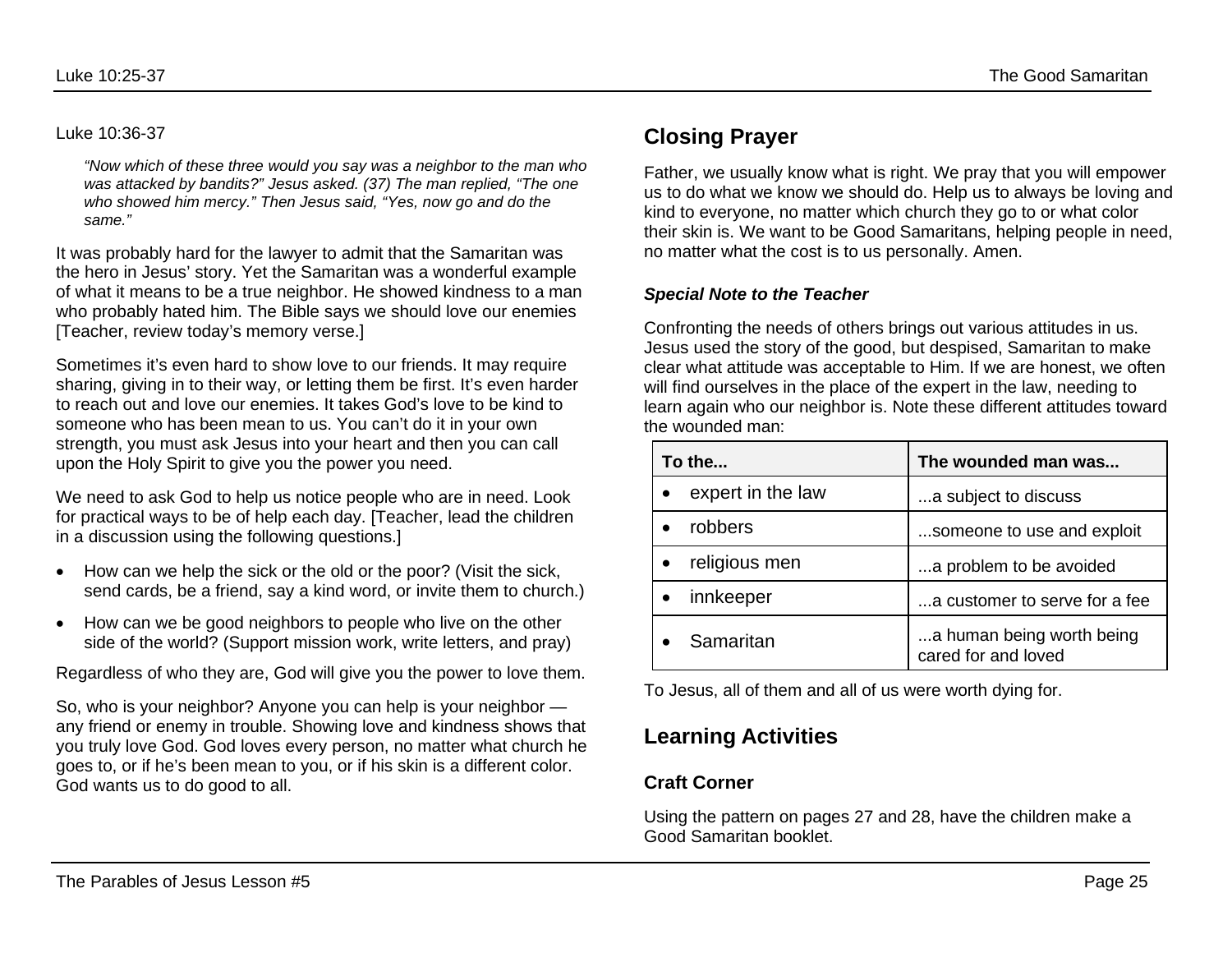## **Game Center**

Use the following questions in a game of your choice:

## *Review questions:*

- 1. How did the Jews in Jesus' day believe that a person got eternal life? (By obeying the *Ten Commandments* perfectly and doing good works)
- 2. Why did the scribes and Pharisees think that Jesus was wicked? (His teachings were so radically different than anything they'd ever heard before.)
- 3. What did Jesus teach the people that made the scribes and Pharisees so angry? (That you couldn't keep the *Ten Commandments* perfectly; that's why you need a Savior)
- 4. If a lawyer is an expert in explaining God's laws, why did he ask Jesus what to do to inherit eternal life? (He was trying to trick Jesus into saying something contrary to the Word of God.)
- 5. Why did the religious leaders of Jesus day try to trick Him into saying something contrary to the Word of God? (They wanted to bring Him before the high priest and have Him punished.)
- 6. Tell the parable of the Good Samaritan in your own words.
- 7. Which of the three was the "*neighbor*" to the guy who fell among the thieves? (The Samaritan)
- 8. When Jesus said to *love your neighbor as yourself*, what was he saying? (Just as you love and care for your own needs, you are to love others.)
- 9. How can we help the sick or the old or the poor? (Visit the sick, send cards, be a friend, say a kind word, or invite them to church.)
- 10. How can we be good neighbors to people who live on the other side of the world? (Support mission work, write letters, and pray)
- 11. It's impossible to love God with your whole being and your neighbor as yourself. So, what must you do? (Ask Jesus into your heart and call upon the Holy Spirit to give you the power you need to be loving.)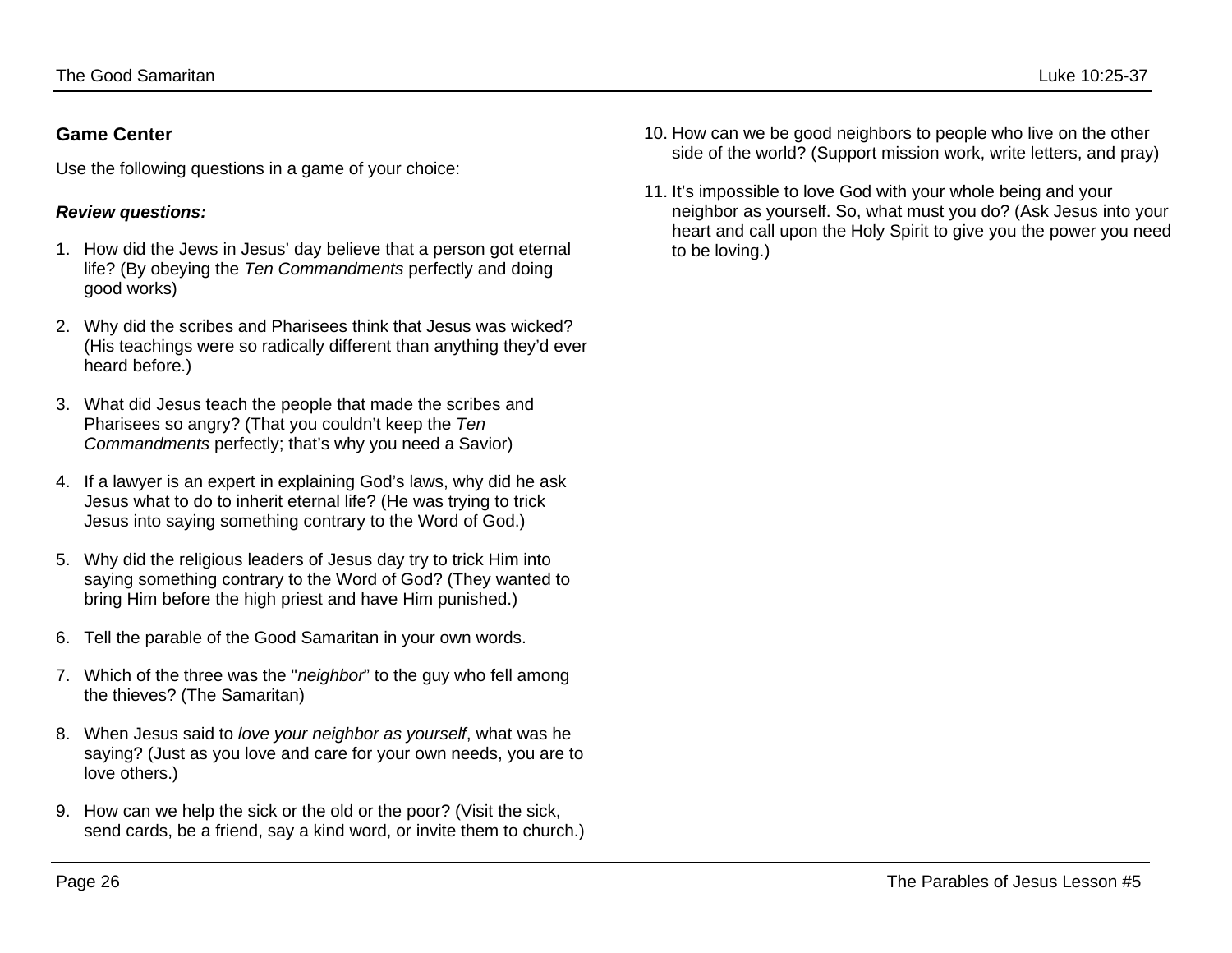